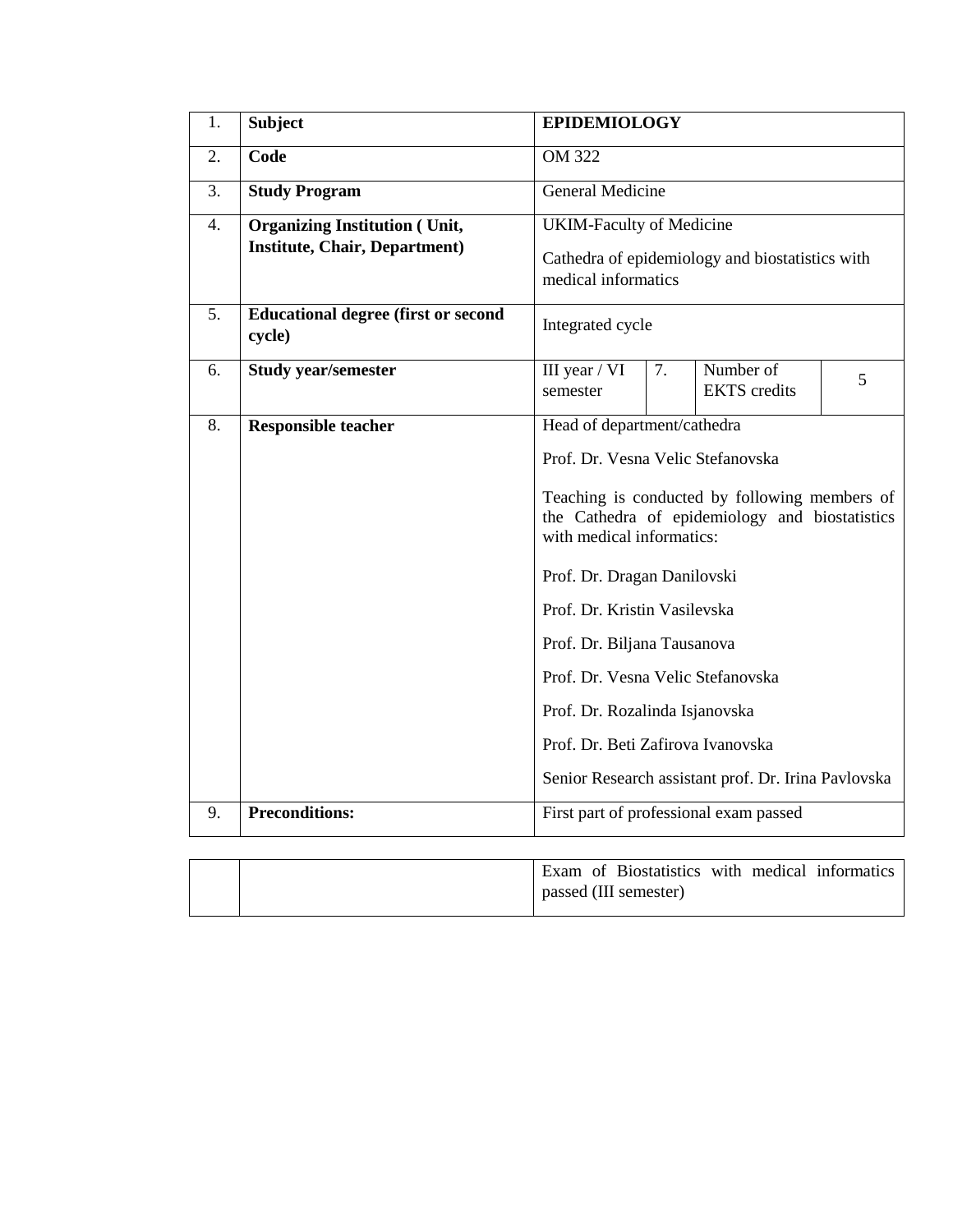| 10. | Teaching goals of the study program (competencies):                                                                                                                                                                                                                                                                                                                                                                                                                                                                                                                                                                                                                                                                                                                                                                                                                                                                                                                          |
|-----|------------------------------------------------------------------------------------------------------------------------------------------------------------------------------------------------------------------------------------------------------------------------------------------------------------------------------------------------------------------------------------------------------------------------------------------------------------------------------------------------------------------------------------------------------------------------------------------------------------------------------------------------------------------------------------------------------------------------------------------------------------------------------------------------------------------------------------------------------------------------------------------------------------------------------------------------------------------------------|
|     | • Acquiring of theoretical and practical knowledge from the area of epidemiology which<br>would enable recognition and resolution of epidemiological problems and challenges as<br>well as their prevention.<br>• Acquiring of skills which will use mortality and morbidity indicators to analyze conditions<br>with specific diseases or groups of diseases, including the ethyology factors for their<br>occurrence.<br>• Recognition of the role and meaning of the levels of prevention and their application in<br>practice.<br>• Acquiring knowledge of the epidemiological methods and their implementation in the<br>scientific research.<br>• Acquiring of knowledge of epidemiology of infectious and noninfectious diseases and<br>conditions.                                                                                                                                                                                                                   |
| 11. | Content of the study program:                                                                                                                                                                                                                                                                                                                                                                                                                                                                                                                                                                                                                                                                                                                                                                                                                                                                                                                                                |
|     | <b>Theoretical course:</b>                                                                                                                                                                                                                                                                                                                                                                                                                                                                                                                                                                                                                                                                                                                                                                                                                                                                                                                                                   |
|     | • Basis of epidemiology – introduction, goals, history, contemporary epidemiology;<br>• Epidemiology methods<br>• Indicators of diseases, deterioration of health, and death rate;<br>• Epidemiological process and epidemiological models<br>• Occurrence of infection, and infectious diseases<br>• Measures of prevention and eradication of diseases<br>• Epidemiological oversight<br>· Immunization, seroprophylaxis, and immunoprophylaxis<br>• Elimination and eradication of infectious diseases<br>• Desinfection, desinsection and deratisation<br>• Health education<br>• Intrahospital infections<br>• Epidemiological doctrine of military conflict and state of emergency<br>• Epidemiological characteristics of intestinal, respiratory, contact, and transmissive<br>infectious diseases<br>• Epidemiological characteristics of zoonosis and helmintosis<br>• Epidemiological characteristics of chronic noninfectious diseases and health deterioration. |
|     | <b>Practical Course:</b>                                                                                                                                                                                                                                                                                                                                                                                                                                                                                                                                                                                                                                                                                                                                                                                                                                                                                                                                                     |
|     | • Application of epidemiological methods in practice<br>• Processing of samples from various types of epidemics - resolving of an invented case of<br>epidemics<br>• Acquainting with books of rules, and laws from the area of epidemiology • Mastering the                                                                                                                                                                                                                                                                                                                                                                                                                                                                                                                                                                                                                                                                                                                 |
|     | acquired theoretical knowledge                                                                                                                                                                                                                                                                                                                                                                                                                                                                                                                                                                                                                                                                                                                                                                                                                                                                                                                                               |
| 12. | <b>Methods of studying:</b>                                                                                                                                                                                                                                                                                                                                                                                                                                                                                                                                                                                                                                                                                                                                                                                                                                                                                                                                                  |
|     | Interactive teaching, practical course, seminars                                                                                                                                                                                                                                                                                                                                                                                                                                                                                                                                                                                                                                                                                                                                                                                                                                                                                                                             |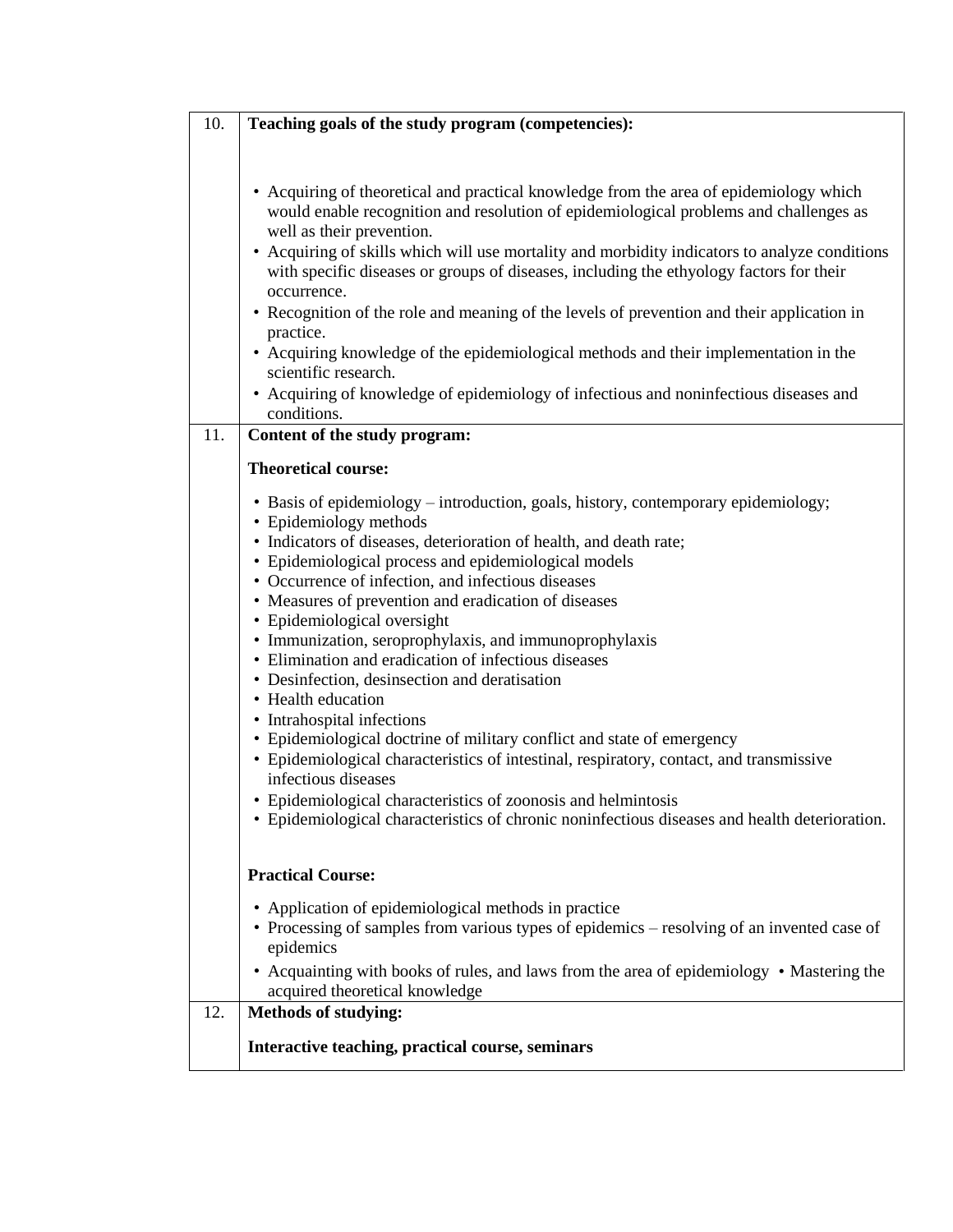| 13. |                                 | <b>Total number of hours:</b>   |      |            | 150 hours                                                                                                                        |                    |            |  |
|-----|---------------------------------|---------------------------------|------|------------|----------------------------------------------------------------------------------------------------------------------------------|--------------------|------------|--|
|     |                                 |                                 |      |            | Credits $5 \times 30$ hours for 1 credit = $150\,150$ -<br>75 hours teaching, practical course and<br>seminars $= 75$ home study |                    |            |  |
| 14. |                                 | Distribution of available time: |      |            |                                                                                                                                  |                    |            |  |
| 15. |                                 | <b>Type of educational</b>      | 15.1 |            | Lectures-theoretical                                                                                                             |                    |            |  |
|     | activity                        |                                 |      | course     |                                                                                                                                  | 40 hours teaching  |            |  |
|     |                                 |                                 |      |            |                                                                                                                                  |                    |            |  |
|     |                                 | 15.2                            |      |            | Practical (laboratory,                                                                                                           |                    |            |  |
|     |                                 |                                 |      | clinical), |                                                                                                                                  | 35 hours practical |            |  |
|     |                                 |                                 |      | seminars,  |                                                                                                                                  | course/seminars    |            |  |
|     |                                 |                                 |      | team work  |                                                                                                                                  |                    |            |  |
|     |                                 |                                 |      |            |                                                                                                                                  |                    |            |  |
|     |                                 |                                 | 16.1 | Home study |                                                                                                                                  | 75 hours           |            |  |
| 17. | <b>Assessment of knowledge:</b> |                                 |      |            |                                                                                                                                  |                    | points     |  |
|     |                                 |                                 |      |            |                                                                                                                                  |                    |            |  |
|     | 17.1                            | <b>Tests</b>                    |      |            |                                                                                                                                  |                    | min. - max |  |
|     |                                 |                                 |      |            | Continuous tests                                                                                                                 | points             | $18 - 30$  |  |
|     |                                 |                                 |      |            |                                                                                                                                  |                    |            |  |

|      |                                                             | Continuous tests of knowledge (mid-term) consists<br>of 2 written tests                                                                                          |                          |  |  |  |
|------|-------------------------------------------------------------|------------------------------------------------------------------------------------------------------------------------------------------------------------------|--------------------------|--|--|--|
|      |                                                             | Continuous tests relate to:<br>Selected parts from general epidemiology<br>Selected parts from special epidemiology<br>One mid-term test carries $9 - 15$ points |                          |  |  |  |
|      | Final exam                                                  | макс. Oral part<br>points<br>$-52$                                                                                                                               | мин.-<br>36              |  |  |  |
| 17.2 | Seminar work/project<br>(presentation: written and<br>oral) | Seminar work<br>points                                                                                                                                           | $min. - max.$<br>$0 - 5$ |  |  |  |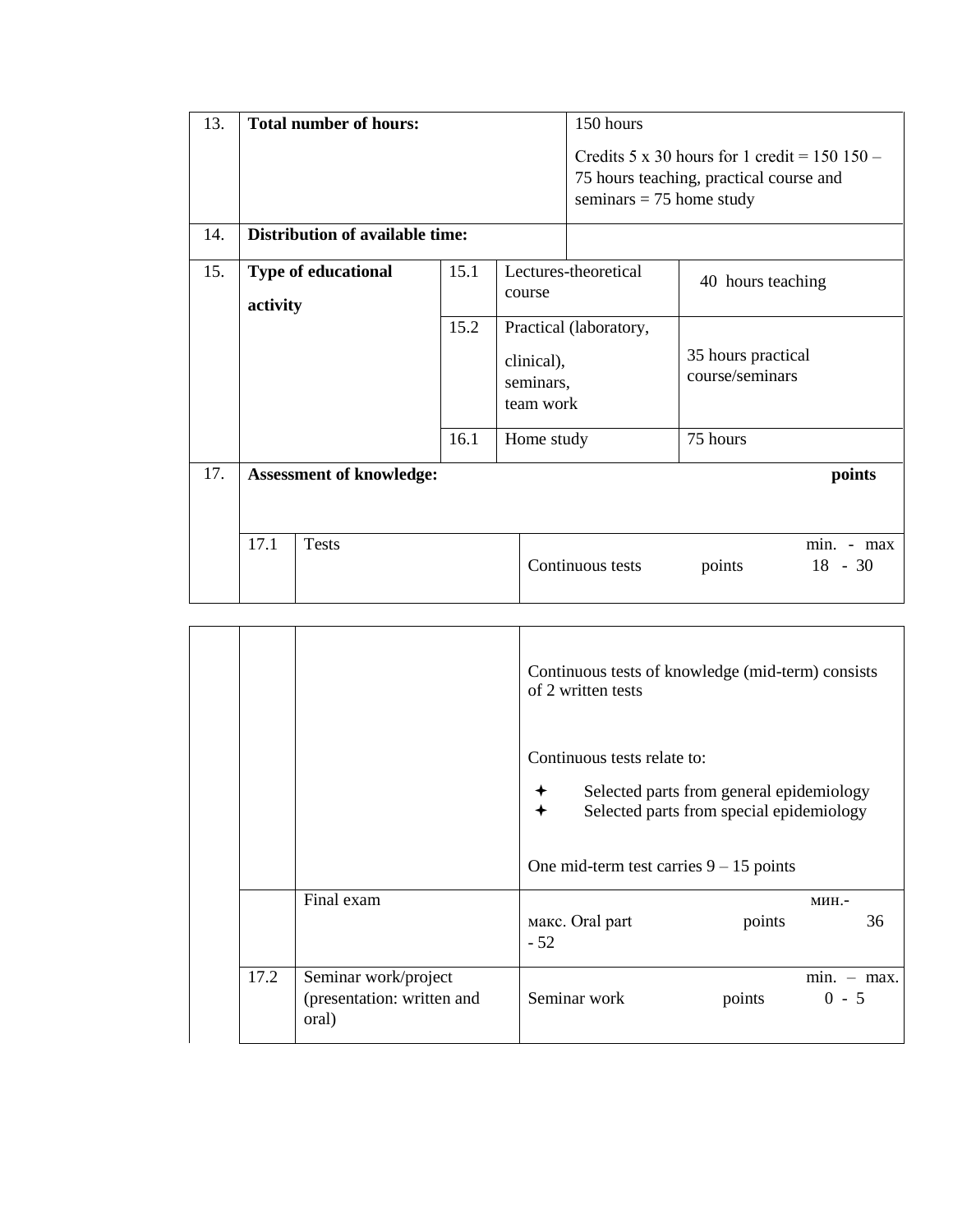|     | 17.3       | Active participation                                 |            |                                                                                                                                                                                                                                                                                                   |  |                  | min.-<br>max.                                             |
|-----|------------|------------------------------------------------------|------------|---------------------------------------------------------------------------------------------------------------------------------------------------------------------------------------------------------------------------------------------------------------------------------------------------|--|------------------|-----------------------------------------------------------|
|     |            |                                                      |            | Theoretical course<br>Practical course                                                                                                                                                                                                                                                            |  | points<br>points | $1 - 3$<br>$5 - 10$                                       |
|     |            |                                                      |            |                                                                                                                                                                                                                                                                                                   |  |                  |                                                           |
|     |            |                                                      |            | Attendance at theoretical course                                                                                                                                                                                                                                                                  |  |                  |                                                           |
|     |            |                                                      |            | $51\% - 60\% = 1$ point                                                                                                                                                                                                                                                                           |  |                  |                                                           |
|     |            |                                                      |            | $61\% - 91\% = 2$ points                                                                                                                                                                                                                                                                          |  |                  |                                                           |
|     |            |                                                      |            | $91\% - 100\% = 3$ points                                                                                                                                                                                                                                                                         |  |                  |                                                           |
|     |            |                                                      |            | Practical course (24 practical course of 3 hours)                                                                                                                                                                                                                                                 |  |                  |                                                           |
| 18. | Knowledge  |                                                      |            | to 59 points                                                                                                                                                                                                                                                                                      |  |                  | $5$ (five) F                                              |
|     |            | assessment criteria:<br>(points/grade)               |            | from 60 to 68 points                                                                                                                                                                                                                                                                              |  |                  | $6$ (six) E                                               |
|     |            |                                                      |            | from 69 to 76 points                                                                                                                                                                                                                                                                              |  |                  | $7$ (seven) D                                             |
|     |            |                                                      |            | from 77 to 84 points                                                                                                                                                                                                                                                                              |  |                  | 8 (eight) C                                               |
|     |            |                                                      |            | from 85 to 92 points                                                                                                                                                                                                                                                                              |  |                  | 9 (nine) B                                                |
|     |            |                                                      |            | from 93 to 100 points                                                                                                                                                                                                                                                                             |  |                  | $10$ (ten) A                                              |
| 19. | final exam | Criteria for obtaining a<br>signature and taking the |            | <b>Conditional criteria for assessment of knowledge:</b>                                                                                                                                                                                                                                          |  |                  |                                                           |
|     |            |                                                      | courses.   | To obtain a signature, the student needs to acquire minimum<br>points from attendance at seminars, theoretical and practical                                                                                                                                                                      |  |                  |                                                           |
|     |            |                                                      |            | To take the final exam, the student must pass the continuous<br>tests or acquire a minimum of 30% of total number of points in<br>the continuous tests, whereas during the exams session the<br>student shall take the previously failed continuous tests, and<br>then shall take the final exam. |  |                  |                                                           |
|     |            |                                                      |            | The assessment of the subject is established according to the<br>table of marks, based on the sum of points from all activities,<br>continuous tests and final exam.                                                                                                                              |  |                  |                                                           |
| 20. |            | Language of the course                               | Macedonian |                                                                                                                                                                                                                                                                                                   |  |                  |                                                           |
| 21. |            | <b>Method for evaluation of</b>                      |            |                                                                                                                                                                                                                                                                                                   |  |                  | Anonymous evaluation by students on the subject, teaching |